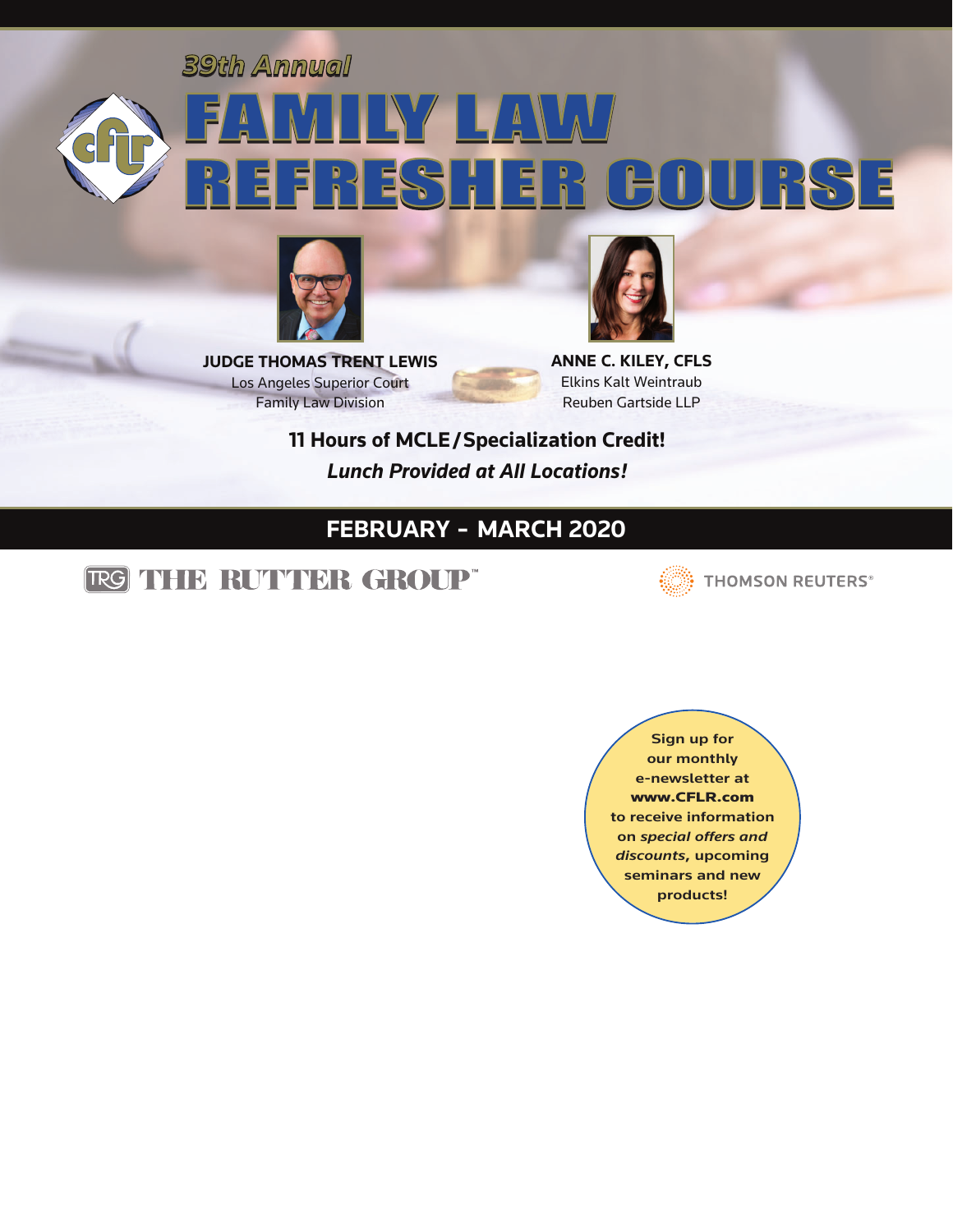### FAMILY LAW REFRESHER COURSE FAMILY LAW REFRESHER COURSE *California Family Law Report*

#### **FOCUS**

CFLR is proud to present the 39th annual *Family Law Refresher Course* (FLRC), providing current case law and statutory review, in-depth analysis of trends in family law, strategic planning, and best practice tips. The 2020 course will review the top cases from 2019 as well as important new legislation. Hot topics for 2020 include tax changes, spousal support deductibility, business income, fiduciary duties, ethics, and more. FLRC is sure to enhance your lawyering skills inside and outside the courtroom. **We are pleased to announce that distinguished family law attorney, Anne C. Kiley, will be joining this year's live FLRC program.** *This is a program you will not want to miss!* Lunch will be included.

The program consists of one day (6 hours) of live presentation, plus 5 hours of on-demand video lectures. Additionally, FLRC attendees who need Psychology and Counseling BLS credit will be given free access to view online the *Psychology and Counseling Aspects of Family Law* program from the 2019 *Advanced Family Law Course*. This lecture as well as the on-demand portion of the FLRC program can be accessed any time and any place at your convenience by visiting **CFLRonline.com** after the live program locations conclude. *With the addition of on-demand video, FLRC still satisfies ALL your MCLE and BLS recertification credit requirements* **for one low price** (when attended annually), including Legal Ethics, Competence Issues, and Recognition and Elimination of Bias in the Legal Profession and Society.

#### **HIGHLIGHTS HIGHLIGHTS - REVIEW OF 2019 CASES AND LEGISLATION REVIEW OF 2019 CASES AND LEGISLATION**

- Sanctions
- Attorney fees and costs
- Child support
- Spousal support
- Tax
- Property division
- Fiduciary duties
- Child custody and visitation
- Domestic violence
- Paternity
- Bankruptcy
- Evidence
- Procedure

#### **VIDEO ON-DEMAND**

- Hot topics and recent cases
- DissoMaster<sup>™</sup> training

#### **COURSE MATERIALS COURSE MATERIALS**

Enrollees will receive a complete version of all slides used by the presenters, plus other supplemental materials. In an effort to be "green," CFLR offers enrollees three options to choose from to receive course materials (see order form to make your selection):

**1) Downloadable course materials** (instructions for downloading materials via the web will be emailed a few days in advance of the program) **2) Course materials on USB drive** (materials will be available at the program location)

**3) Printed course materials** (available for an additional cost; materials will be available at the program location)

The downloadable and USB options allow you to save the course materials to your computer and take notes directly next to the material covered. **IMPORTANT: you must bring your laptop to the program.**

#### **11 HOURS MCLE/SPECIALIZATION CREDIT 11 HOURS MCLE/SPECIALIZATION CREDIT**

Approval of specialization credit in Family Law has been granted by the California Board of Legal Specialization, and approval of MCLE credit for this activity has been granted by the State Bar of California in the amount of 11 hours, including 1.5 hours of Legal Ethics and 1 hour of Recognition and Elimination of Bias in the Legal Profession and Society. FLRC attendees who need Psychology and Counseling BLS credit will be given free access to view online the *Psychology and Counseling Aspects of Family Law* program from the 2019 *Advanced Family Law Course*. Visit **www.CFLROnline.com**™ to earn additional MCLE participatory credit!

#### **To enroll or for more information, call 1-800-747-3161 (Ext. 2)**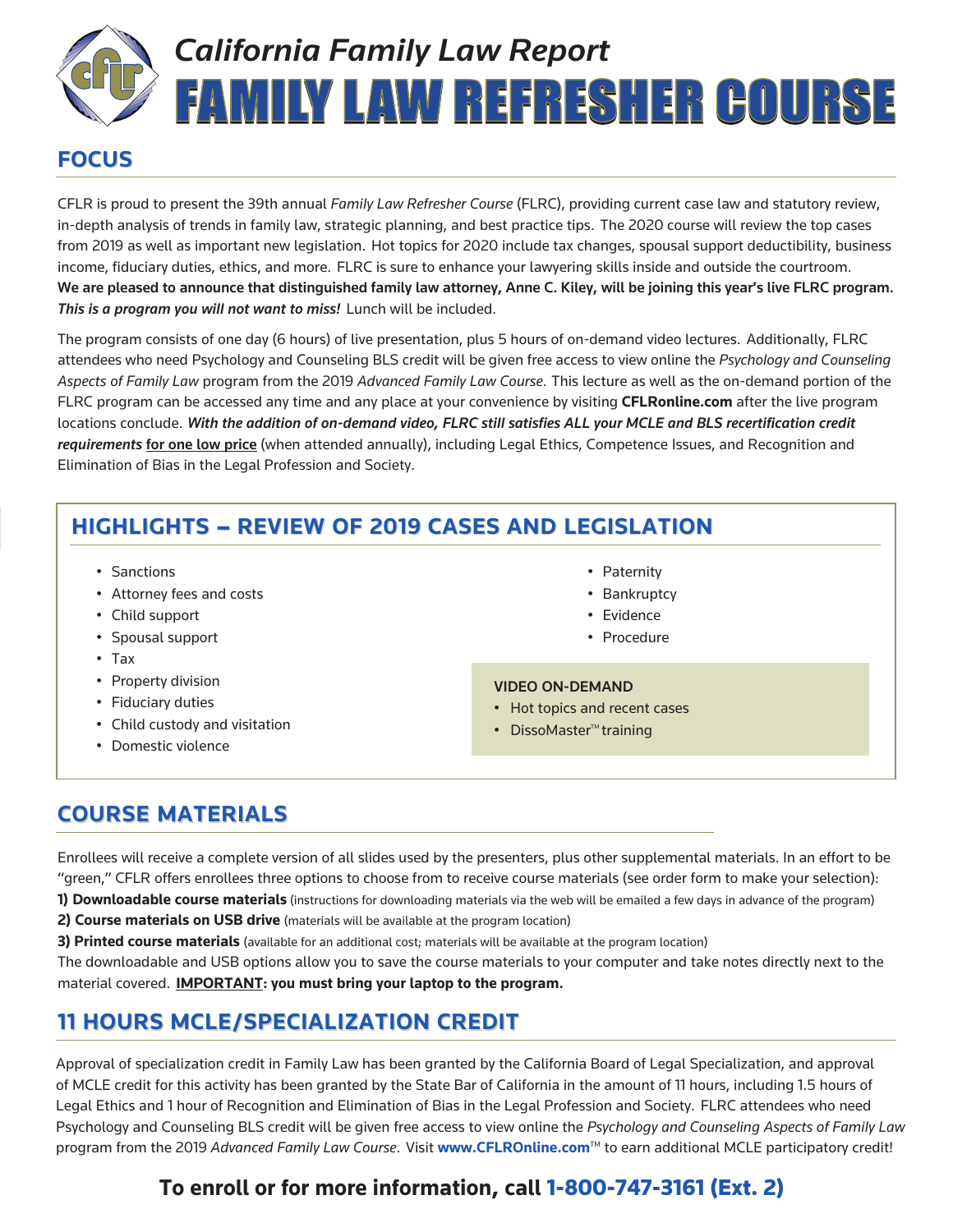#### **FACULTY FACULTY**



**JUDGE THOMAS TRENT LEWIS** is assigned to the Family Law Division at the Los Angeles Superior Court. From 2016 until 2019, he was the Supervising Judge of the Los Angeles Superior Court Family Law Division. Judge Lewis became a CFLS in 1985 and was inducted into AAML in 1987. He was inducted as a Fellow of the International Academy of Family Law in 2016. He served on the Family Law and Juvenile Advisory Commission until 2014, and he is a past faculty member for the judicial training committee for Family Law. He is a past president of the California Chapter of the Association of Family and Conciliation Courts. He is also a contributing author of The Rutter Group's *California Practice Guide: Family Law* and serves as Program Director for CFLR. In 2018, he was named *Family Law Judge of the Year* by the Family Law Section of the California Lawyers Association and ACFLS awarded him their *Hall of Fame Award*, the highest award bestowed by them. In 2010, he was awarded the *Outstanding Jurist Award* by AAML's Southern California Chapter, and in 2014, he became the first emeritus member of the Association of Certified Family Law Specialists. Among his many awards are the 2015 Los Angeles County Bar Association Family Law Section *Spencer Brandeis Award*, the 2016 Southern California Inn of Courts *Outstanding Jurist Award*, and the 2017 San Fernando Valley Bar Association *Stanley Mosk Legacy of Justice Award.*



**ANNE C. KILEY, CFLS,** has been practicing family law since 1990 and has been a Certified Family Law Specialist since 2000. She is a partner at Elkins Kalt in Century City, where she heads their family law department. Her Martindale-Hubbell rating is "AV," and she has been recognized as a Southern California *Super Lawyer* by the Los Angeles Times Magazine since 2005, as one of the *Top 50* women attorneys in Southern California by the Los Angeles Times Magazine since 2011; she has also been included in *Best Lawyers in America* since 2007. Ms. Kiley is a fellow of the American Academy of Matrimonial Lawyers, and an adjunct professor of law at the University of Southern California Gould Law School, where she has taught Family Law since 2007. Ms. Kiley is a frequent lecturer for CFLR/The Rutter Group and has made several presentations on family law issues for county bar organizations and other groups.

#### *AVAILABLE AT SPECIAL PRICES TO SEMINAR ENROLLEES*

#### *THE RUTTER GROUP CALIFORNIA PRACTICE GUIDE* **FAMILY LAW**

**by Judge William P. Hogoboom** (Ret.) **and Justice Donald B. King** (Ret.) **Contributing Authors: Judge Thomas Trent Lewis, Judge James M. Mize, Bruce E. Cooperman and Michael Asimow**

Judge and attorney experts take you step-by-step through domestic relations and dissolution practice under the Family Code. Key cites to applicable statutes, statewide and local rules of court, and cases. Beginning with client intake



and commencing the action, coverage includes pendente lite orders, spousal and child support, custody/visitation, community property, agreements, tax concerns, trial, post-trial motions and appeals, modification and enforcement. **This title is updated annually for subscribers by replacement pages.** 

**THREE-VOLUME PRINT PRACTICE GUIDE AVAILABLE TO SEMINAR ENROLLEES FOR 50% OFF THE REGULAR PRICE**

#### *THE RUTTER GROUP CALIFORNIA PRACTICE GUIDE* **FAMILY LAW FORMS**

This essential companion to TRG's *California Practice Guide: Family Law*  contains over 250 practice-tested forms (both Judicial Council and attorney-drafted), cross-referenced to the Practice Guide for the substantive law and procedure. Petitions, responses, pendente lite and postjudgment requests for



orders, along with accompanying declarations and points and authorities, are included . . . plus QDROs, agreements, questionnaires, checklists, and tax forms. **This title is updated annually for subscribers by replacement pages.** 

**TWO-VOLUME PRINT PRACTICE GUIDE AVAILABLE TO SEMINAR ENROLLEES FOR 50% OFF THE REGULAR PRICE**

#### **To order or for more information, call 1-800-747-3161 (Ext. 2)**